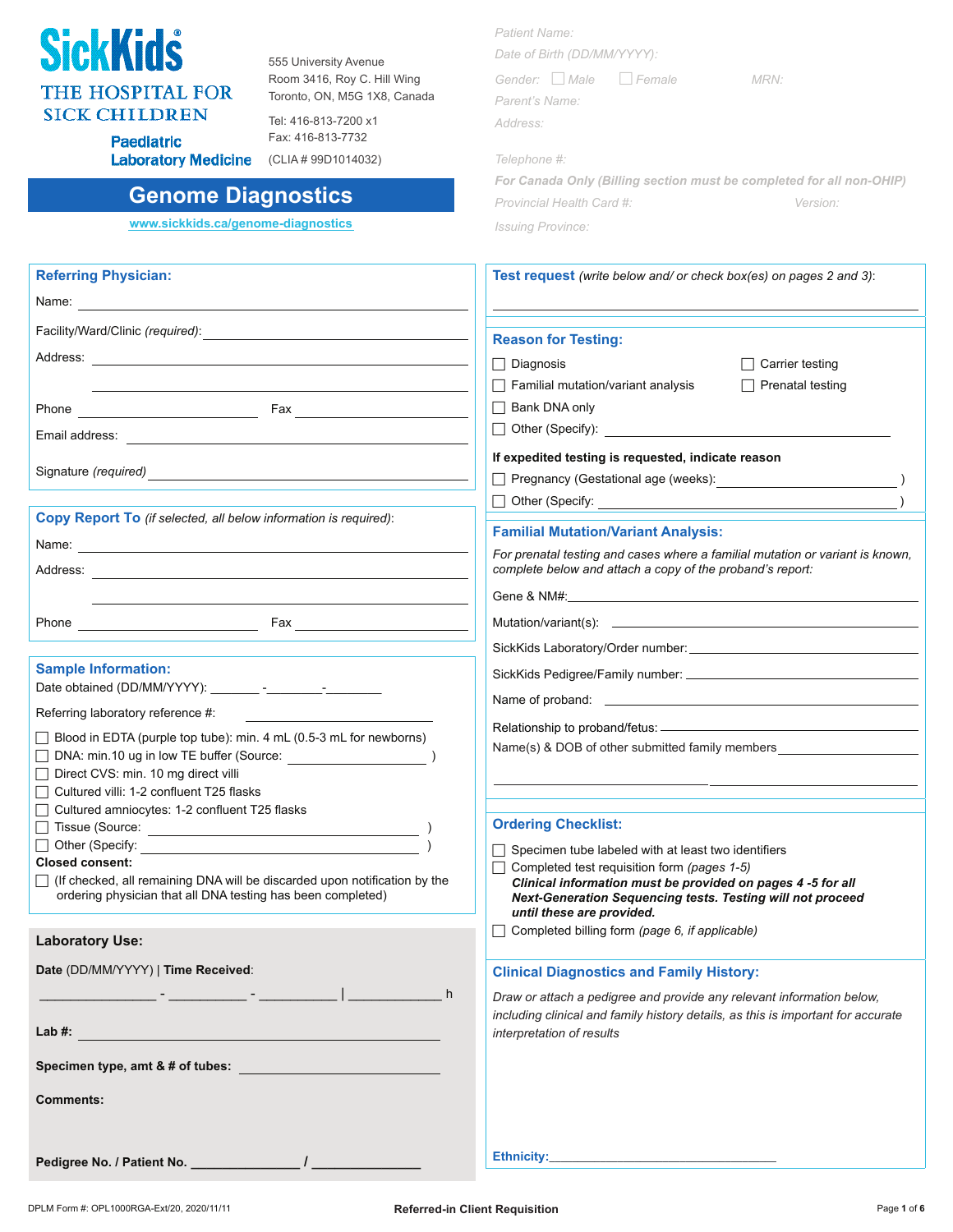

**Paediatric** 

555 University Avenue Room 3416, Roy C. Hill Wing Toronto, ON, M5G 1X8, Canada

Tel: 416-813-7200 x1 Fax: 416-813-7732

**Laboratory Medicine** (CLIA # 99D1014032)

| <b>Patient Name:</b> |  |  |  |  |  |  |
|----------------------|--|--|--|--|--|--|
|                      |  |  |  |  |  |  |

*Date of Birth (DD/MM/YYYY):*

*Gender: Male Female MRN:*

### **Genome Diagnostics**

### **LIST OF TESTS AVAILABLE BY DISEASE**

**For prenatal testing and cases where a familial mutation/variant is known, please include information on page 1.**

#### **22q11 Deletion Syndrome**

 $\Box$  22q11 deletion/duplication analysis

#### **Angelman Syndrome**

- $\Box$  Methylation and deletion/duplication analysis
- UPD15 analysis *(submit parental samples)*

#### **Arrhythmogenic Right Ventricular Cardiomyopathy**

 $\Box$  Sequence analysis panel: *DSC2, DSG2, DSP, PKP2, TMEM43*

#### **Ashkenazi Jewish Carrier Screening**

*Use:* **Carrier Screening: Tay-Sachs Enzyme Testing & Ashkenazi Jewish Molecular Panel Requisition**

#### **Atypical Hemolytic Uremic Syndrome /**

#### **Membranoproliferative Glomerulonephritis**

 $\Box$  Sequence analysis panel

#### **Autoinflammatory Disease**

#### *Clinical information must be provided on pages 4 and 5*

- Recurrent Fever Syndrome (RFS) NGS panel
- $\Box$  Hemophagocytic Lymphohistiocytosis (HLH) NGS panel
- $\Box$  Deletion/duplication analysis

#### **Becker Muscular Dystrophy**

- *DMD* Sequence analysis
- *DMD* deletion/duplication analysis

#### **Beckwith-Wiedemann Syndrome**

- □ IC1 and IC2 methylation and 11p15 deletion/duplication analysis UPD11 analysis *CDKN1C* Sequence analysis
- 

#### **Bone Marrow Transplantation**

 $\Box$  Post-transplant monitoring

#### **Branchio-Oto-Renal Syndrome**

- *EYA1* Sequence analysis *EYA1* deletion/duplication analysis
- **Caffey Disease**

*COL1A1* recurrent mutation analysis

#### **Cancer Related Tests**

### **Li-Fraumeni Syndrome**

- *TP53* Sequence analysis
- **TP53** deletion/duplication analysis

#### **Rhabdoid Tumour Predisposition Syndrome**

- *SMARCB1* Sequence analysis
- **SMARCB1** deletion/duplication analysis

#### **Charge Syndrome**

 *CHD7* sequence analysis *CHD7* deletion/duplication analysis

#### **Cherubism**

- *SH3BP2* recurrent mutation analysis
- *SH3BP2* sequence analysis

#### **Congenital Muscular Dystrophies**

 $\Box$  Sequence analysis panel: *FKTN (FCMD), FKRP, POMGnT1, POMT1, POMT2*

#### **Connective Tissue Disease**

#### *Clinical information must be provided on pages 4 and 5* **If more than one panel is requested, rationale must be provided on page 5.**

- Ehlers Danlos Syndrome NGS panel
- Osteogenesis Imperfecta NGS panel
- Osteopetrosis and Disorders of Increased Bone Density NGS panel
- Bone Involvement NGS panel
- $\overline{\Box}$  Deletion/duplication analysis

#### **Craniosynostosis**

- Apert Syndrome (*FGFR2* recurrent mutations analysis)
- Crouzon Syndrome (*FGFR2, FGFR3* recurrent mutation analysis)
- Pfeiffer Syndrome (*FGFR1, FGFR2, FGFR3* recurrent mutation analysis)
- Saethre-Chotzen Syndrome (*TWIST1* sequence analysis and *FGFR3* recurrent mutation analysis)
- Non-Syndromic Craniosynostosis (*FGFR3* recurrent mutation analysis)
- **TWIST1** deletion/duplication analysis

#### **Cystic Fibrosis**

| For prenatal echogenic bowel, ensure parental samples are linked to each    |
|-----------------------------------------------------------------------------|
| other on both requisitions with at least two identifiers. Ensure "echogenic |
| bowel" is indicated on the Family History section on Page 1.                |

- *CFTR* recurrent mutation analysis
- *CFTR* Sequence analysis
- *CFTR* deletion/duplication analysis

#### **Dopamine Beta-Hydroxylase Deficiency**

*DBH* Sequence analysis

#### **Duchenne Muscular Dystrophy**

- *DMD* Sequence analysis
- *DMD* deletion/duplication analysis
- *DMD* mRNA analysis *(contact the laboratory before ordering)*

#### **Fabry Disease**

- *GLA* Sequence analysis
- *GLA* deletion/duplication analysis
- *GLA* mRNA analysis *(contact the laboratory before ordering)*

#### **Focal Segmental Glomerulosclerosis**

 $\Box$  Sequence analysis panel

#### **Fragile X Syndrome**

*FMR1* trinucleotide repeat analysis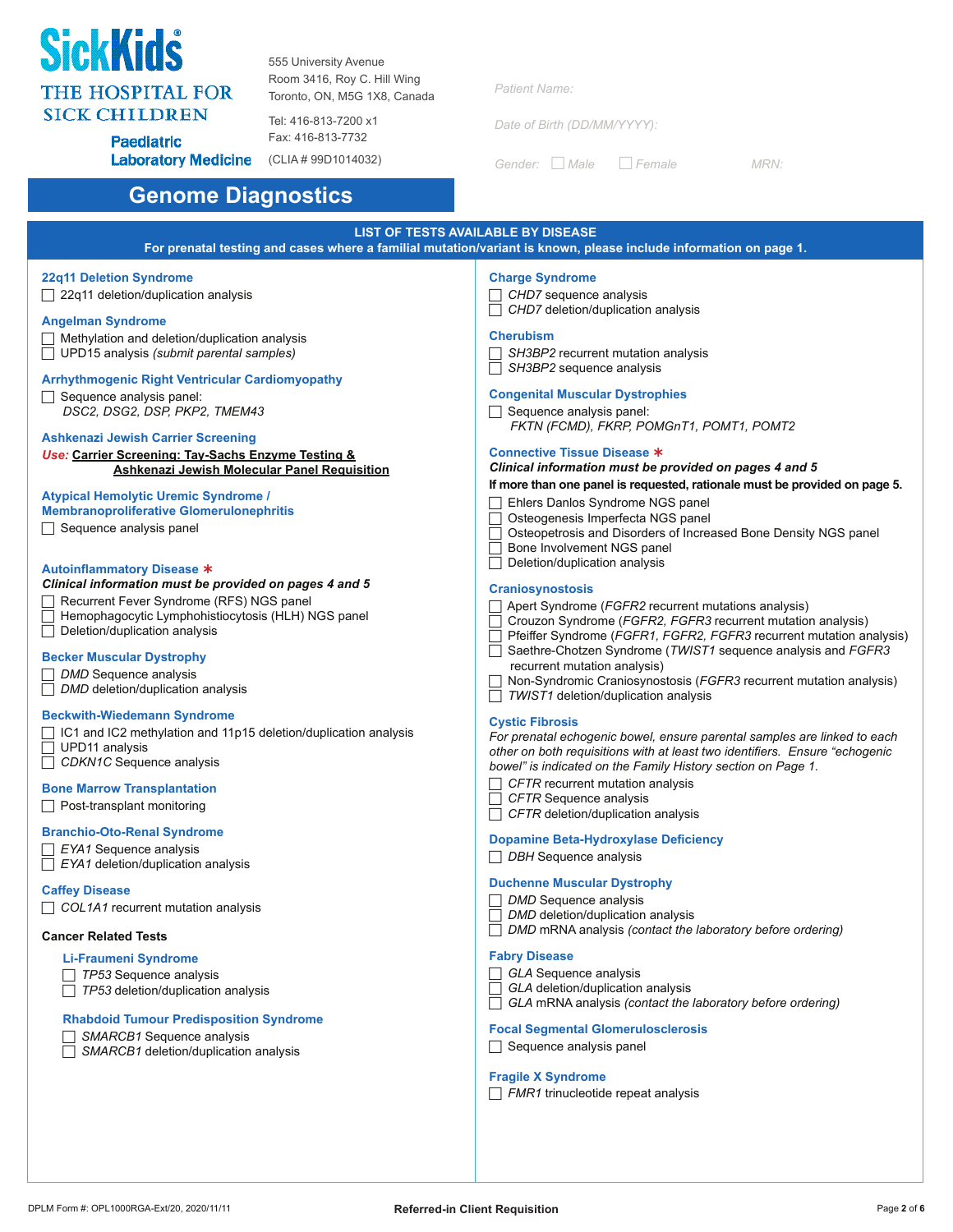

**Gaucher Disease**

555 University Avenue Room 3416, Roy C. Hill Wing Toronto, ON, M5G 1X8, Canada

**Paediatric Laboratory Medicine** (CLIA # 99D1014032)

Tel: 416-813-7200 x1 Fax: 416-813-7732

| <b>Patient Name:</b> |  |  |  |
|----------------------|--|--|--|

*Date of Birth (DD/MM/YYYY):*

*Gender: Male Female MRN:*

### **Genome Diagnostics**

#### **LIST OF TESTS AVAILABLE BY DISEASE For prenatal testing and cases where a familial mutation/variant is known, please include information on page 1. Fragile X E Syndrome**  *AFF2* trinucleotide repeat analysis *(See testing requirements) GBA* recurrent mutation analysis **Hearing Loss: Non-Syndromic, Autosomal Recessive** *GJB2* Sequence analysis *GJB6* deletion/duplication analysis **Hearing Loss: Pendred Syndrome** *SLC26A4* Sequence analysis *SLC26A4* deletion/duplication analysis **Hereditary Hearing Loss**  *Clinical information must be provided on pages 4 and 5*  When the Common and Non-syndromic Hearing Loss Panel is requested, STRC dosage is tested. □ Common and Non-syndromic Hearing Loss NGS panel Usher Syndrome NGS panel Stickler Syndrome NGS panel Alport Syndrome, Norrie Syndrome, Treacher Collins Syndrome, Waardenburg Syndrome NGS panel  $\Box$  Deletion/duplication analysis **Hereditary Hemorrhagic Telangiectasia** *ACVRL1* Sequence analysis *ENG* Sequence analysis *ACVRL1* and *ENG* deletion/duplication analysis *SMAD4* Sequence analysis **Hereditary Spastic Paraplegia** *Clinical information must be provided on pages 4 and 5*  Autosomal Dominant HSP NGS panel Autosomal Recessive HSP NGS panel **Maternal Cell Contamination Studies** *(maternal sample required)* **Neurofibromatosis type 1/Legius syndrome** *Clinical information must be provided on pages 4 and 5 NF1* sequence analysis *NF1* deletion/duplication analysis *SPRED1* sequence analysis **SPRED1** deletion/duplication analysis **Neuronal Ceroid Lipofuscinoses (Batten Disease)**  $\Box$  Sequence analysis panel: **Noonan Syndrome and RASopathies** *Clinical information must be provided on pages 4 and 5*  Noonan Syndrome and RASopathies panel Deletion/duplication analysis for *SPRED1* only **Prader-Willi Syndrome** Methylation and deletion/duplication analysis UPD15 analysis *(parental samples required)* **Russell-Silver Syndrome** *IC1* methylation and 11p15 deletion/duplication analysis *UPD7* analysis *(parental samples required)* **Shwachman-Diamond Syndrome** *SBDS* Sequence analysis **Simpson-Golabi-Behmel Syndrome** analysis **Skeletal Dysplasia**

- X-Linked HSP NGS panel  $\overline{\Box}$  Deletion/duplication analysis
- **Hunter Disease**
- *IDS* Sequence analysis
- *IDS* deletion/duplication analysis
- *IDS* mRNA analysis *(contact the laboratory before ordering)*

#### **Identity Testing**

 $\Box$  Zygosity studies

*PPT1 (CLN1), TPP1 (CLN2)* and *CLN3* recurrent mutation analysis

*PPT1(CLN1), TPP1 (CLN2), CLN3, CLN5, CLN6, CLN7, CLN8, CLN10*

*GPC3* sequence analysis and *GPC3* and *GPC4* deletion/duplication

- Achondroplasia (*FGFR3* recurrent mutation analysis)
- Hypochondroplasia (*FGFR3* recurrent mutation analysis)
- Thanatophoric Dysplasia (*FGFR3* recurrent mutation analysis)

#### **Spinal and Bulbar Muscular Atrophy**

*AR* trinucleotide repeat analysis

#### **Spinal Muscular Atrophy**

*SMN1* and *SMN2* deletion/duplication analysis

#### **Trismus Pseudocamptodactyly Syndrome**

*MYH8* Sequence analysis

#### **X-Inactivation Analysis**

- **Other: Other: Other: Other: Other: Other: Other: Other: Other: Other: Other: Other: Other: Other: Other: Other: Other: Other: Other: Other: Other: Other: Other: Other: Other**
- **Next-Generation Sequencing (NGS) testing will only be initiated if the clinical information sections, located on pages 4 and 5 of the requisition form, are completed. For more information on our Next-Generation Sequencing (NGS) panels, including the list of genes tested, please visit our website:** www.sickkids.c
- **\*\*** For information on the testing requirement for Fragile X E, please visit the **Specimen Requirements section for Fragile X E Syndrome on our website: watercome-diagnostics/Fragilery**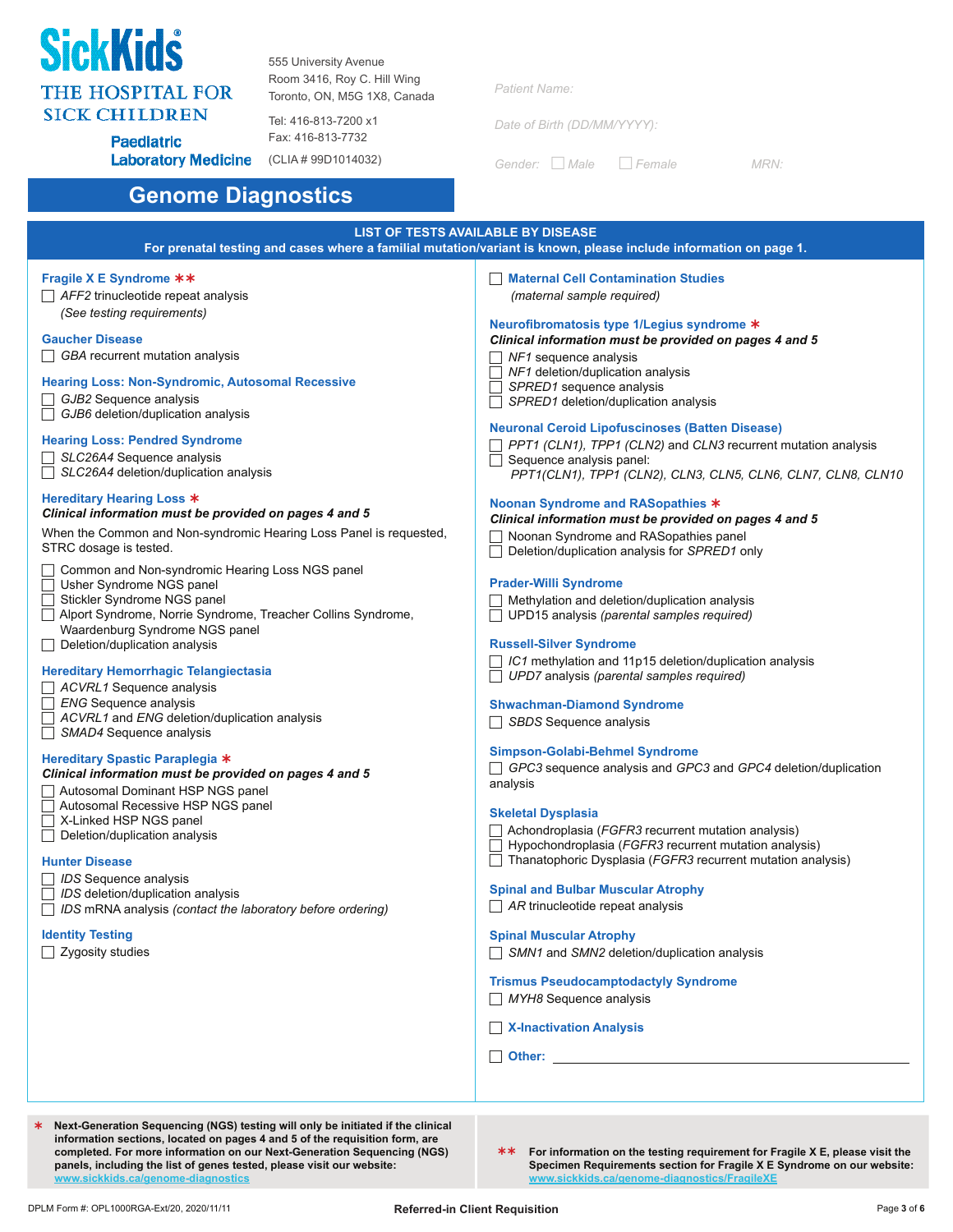# **SickKids THE HOSPITAL FOR SICK CHILDREN**

555 University Avenue Room 3416, Roy C. Hill Wing Toronto, ON, M5G 1X8, Canada

Tel: 416-813-7200 x1 Fax: 416-813-7732

*Patient Name:*

*Date of Birth (DD/MM/YYYY):*

*Gender: Male Female MRN:*

**Paediatric** Laboratory Medicine (CLIA # 99D1014032)

# **Genome Diagnostics Clinical Information** *(Required)*

| <b>DISEASE SPECIFIC FEATURES</b>                                                                                                                                                                                                                                                                                                                                                                                                                                                                                                                                                                                                                                                                                                                                                                                                                                                                       |                                                                                                                                                                                                                                                                                                                                                                                                                                                                                                                                                                                                                                                                                                                                                                      |                                                                                                                                                                                                                                                                                                                                                                                                                                                                                                                                                                                                                                      |                                                                                                                                                                                                                                                                                                                                                                                                                                                                                                                                                                                                                        |  |  |  |
|--------------------------------------------------------------------------------------------------------------------------------------------------------------------------------------------------------------------------------------------------------------------------------------------------------------------------------------------------------------------------------------------------------------------------------------------------------------------------------------------------------------------------------------------------------------------------------------------------------------------------------------------------------------------------------------------------------------------------------------------------------------------------------------------------------------------------------------------------------------------------------------------------------|----------------------------------------------------------------------------------------------------------------------------------------------------------------------------------------------------------------------------------------------------------------------------------------------------------------------------------------------------------------------------------------------------------------------------------------------------------------------------------------------------------------------------------------------------------------------------------------------------------------------------------------------------------------------------------------------------------------------------------------------------------------------|--------------------------------------------------------------------------------------------------------------------------------------------------------------------------------------------------------------------------------------------------------------------------------------------------------------------------------------------------------------------------------------------------------------------------------------------------------------------------------------------------------------------------------------------------------------------------------------------------------------------------------------|------------------------------------------------------------------------------------------------------------------------------------------------------------------------------------------------------------------------------------------------------------------------------------------------------------------------------------------------------------------------------------------------------------------------------------------------------------------------------------------------------------------------------------------------------------------------------------------------------------------------|--|--|--|
| <b>Autoinflammatory Disorders</b><br>(RFS/HLH)<br>Abnormal inflammatory response<br>Fevers<br>Arthritis<br>Pulmonary complications<br>Gastrointestinal irritation<br>Hepatosplenomegaly<br>Lymphadenopathy<br>Hemophagocytosis<br>Oral ulcers<br>Rash, specify:<br>Ocular inflammation specify:<br>Edema (periorbital, optic disk)<br>Vision loss<br>Other: $\_\_$                                                                                                                                                                                                                                                                                                                                                                                                                                                                                                                                     | <b>Hearing Loss</b><br>Age of onset:<br>Sensorineural hearing loss<br>Conductive hearing loss<br>Mixed hearing loss<br>Bilateral<br>$\Box$ Unilateral<br>Syndromic<br>$\Box$ Non-syndromic<br>Ear anomalies<br>$\Box$ Ear tags<br>Eye anomalies<br>$\Box$ Renal<br>anomalies<br>White forelock<br>$\Box$ Cardiac<br>anomalies<br>Hirschsprung disease                                                                                                                                                                                                                                                                                                                                                                                                                | <b>Hereditary Spastic Paraplegia (HSP)</b><br>$\Box$ Abnormal corpus callosum<br>Cognitive impairment<br>Ataxia<br>$\Box$ Spasticity<br>Hyperreflexia<br>$\Box$ Seizures<br>$\Box$ Hypertonia<br>$\Box$ Hypotonia<br>$\Box$ Dysarthria<br>Dystonia<br>$\Box$ Extensor plantar reflex<br>$\Box$ Other:<br>The following investigations are<br>required before molecular testing<br>of HSP is undertaken:<br>$\Box$ MRI – Brain and spinal cord<br>$\Box$ Biochemical testing - Vitamin B12,<br>vitamin E, very long chain fatty acids,<br>lysosomal work-up, plasma amino<br>acids and serum lipoprotein analysis<br>(as appropriate) | Neurofibromatosis type 1 (NF1) /<br><b>Legius Syndrome</b><br>$\Box$ The patient meets the NIH criteria<br>for a clinical diagnosis of NF1<br>(≥2 of the clinical features below).<br>$\Box$ Café-au-lait macules<br>$\Box$ ≥6 CALS $\Box$ (#:<br>$\Box$ Neurofibromas, ≥ 2 or ≥ 1 Plexiform<br>Freckling, axillary or inguinal<br>Optic glioma<br>≥2 Lisch nodules (iris hamartomas)<br>Osseous lesion (type:<br>First degree relative diagnosed with<br>NF1 by above criteria<br>Other:<br>The patient does not meet the NIH<br>diagnostic criteria for NF1.<br>Rationale for testing must be<br>provided on page 5. |  |  |  |
| <b>Connective Tissue Disorders (CTD)</b><br><b>Ehlers Danlos Syndrome (EDS)</b><br>Indicate the suspected clinical diagnosis<br>in the patient:<br>$\Box$ Classic<br>$\Box$ Vascular<br>$\Box$ Other:<br>$\Box$ Kyphoscoliotic<br>Note: Genetic testing is not offered for<br>joint hypermobility alone. If testing is<br>requested for joint hypermobility, provide<br>rationale on page 5.<br>Check applicable CTD features below.<br><b>Osteopetrosis and Disorders of</b><br><b>Increased Bone Density</b><br>Check applicable CTD features below.<br><b>CTD Related Clinical Features:</b><br>$\Box$ Joint hypermobility:<br>Beighton score:<br>Arterial aneurysms, dissection or<br>rupture<br>$\Box$ Intestinal rupture<br>Molluscoid pseudotumors<br>Subcutaneous spheroids<br>Loose/stretchable skin<br>Smooth/velvety skin<br>Widened atrophic scars<br>Recurrent spontaneous tendon rupture | <b>Osteogenesis Imperfecta (OI)</b><br>If the patient does not present with one of the test indications below, rationale<br>for testing must be provided on page 5.<br>Fetal findings on anatomy ultrasound consistent with OI.<br>Fractures with minimal or no trauma in the absence of other<br>known disorders of bone metabolism.<br>Vertebral fractures<br>L<br>Dentinogenesis imperfecta<br>$\Box$ Low ALP for age/gender (ALPL analysis only will be performed)<br>Check applicable CTD features below.<br><b>Bone Involvement</b><br>Check applicable CTD features below.<br>Easy bruising<br>Myopia<br>Lens dislocation<br>Blue/gray sclerae<br>Thumb or wrist sign<br>Club foot<br>Scoliosis<br>Marfanoid habitus<br>Short stature<br>Shortened long bones | Recurrent pneumothoraces<br>Joint subluxations/dislocations<br>Fractures<br>Bone deformity<br>Wormian bones<br>Increased bone mineral density<br>Diaphyseal sclerosis<br>Hearing loss<br>Osteosclerosis<br>Other: the contract of the contract of the contract of the contract of the contract of the contract of the contract of the contract of the contract of the contract of the contract of the contract of the contract of the con                                                                                                                                                                                            | <b>Noonan Syndrome and RASopathies</b><br>$\Box$ Increased nuchal translucency<br>Developmental delay<br>Characteristic facies<br>Broad or webbed neck<br>Heart defect (specify:<br>Hypertrophic cardiomyopathy<br>Short stature (%ile: )<br>Pectus deformity<br>Lymphatic dysplasias<br>Characteristic hematological<br>abnormality (specify:<br>Other RASopathy features:<br>(specify:<br>For postnatal patients: The patient<br>must present with ≥2 of the above<br>features for molecular testing to<br>be undertaken.                                                                                            |  |  |  |
| <b>FAMILY HISTORY</b>                                                                                                                                                                                                                                                                                                                                                                                                                                                                                                                                                                                                                                                                                                                                                                                                                                                                                  |                                                                                                                                                                                                                                                                                                                                                                                                                                                                                                                                                                                                                                                                                                                                                                      |                                                                                                                                                                                                                                                                                                                                                                                                                                                                                                                                                                                                                                      |                                                                                                                                                                                                                                                                                                                                                                                                                                                                                                                                                                                                                        |  |  |  |

*Please draw or attach a pedigree and provide any relevant information below, including clinical and family history details, as this is important for accurate interpretation of results.*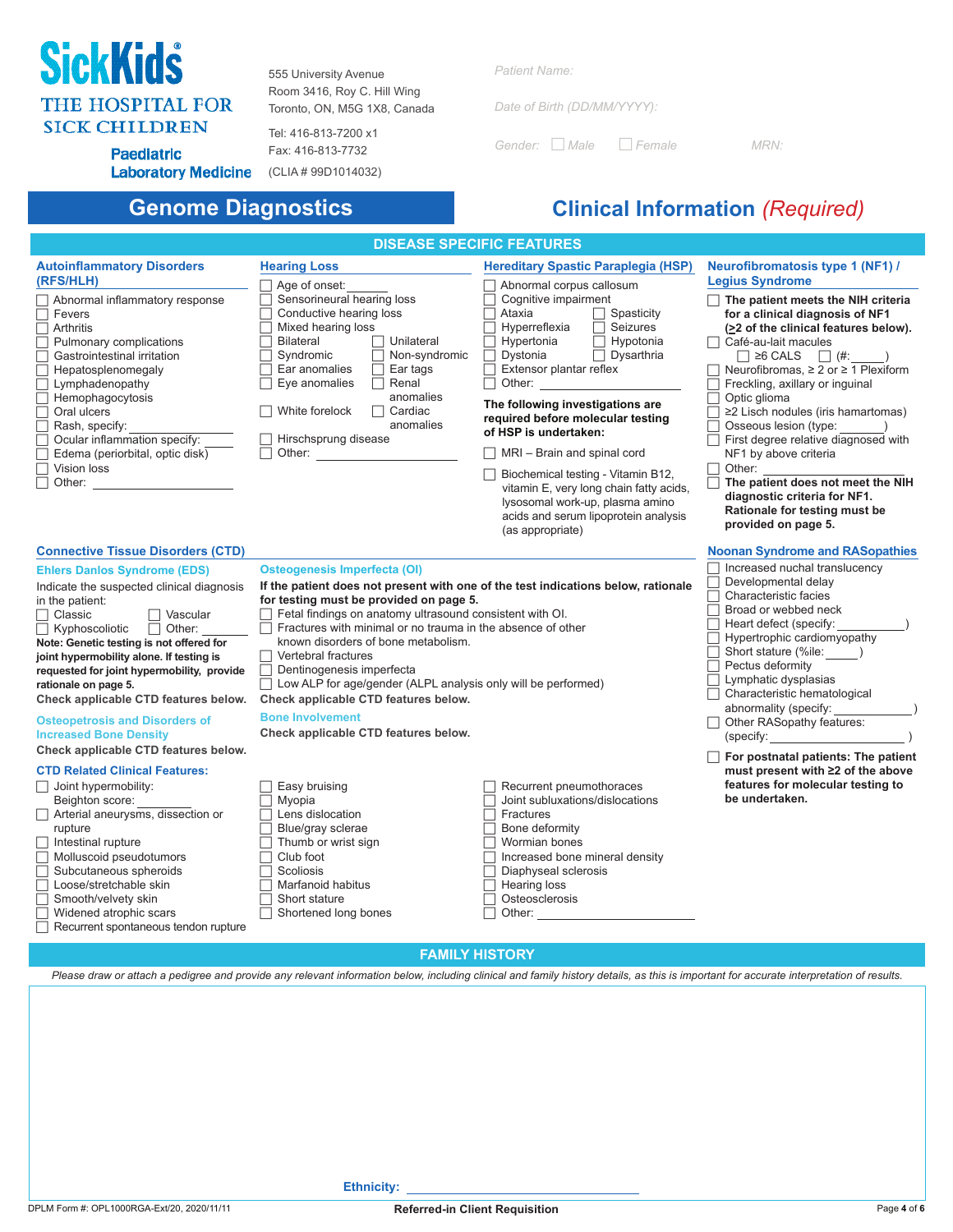# **SickKids THE HOSPITAL FOR SICK CHILDREN**

555 University Avenue Room 3416, Roy C. Hill Wing Toronto, ON, M5G 1X8, Canada

Tel: 416-813-7200 x1 Fax: 416-813-7732

*Patient Name:*

*Date of Birth (DD/MM/YYYY):*

*Gender: Male Female MRN:*

**Paediatric** 

Laboratory Medicine (CLIA # 99D1014032)

# **Genome Diagnostics Clinical Information** *(Required)*

**ADDITIONAL RELEVANT CLINICAL INFORMATION**

### **Previous Genetic Testing**



□ Yes – Test Results



| <b>GENERAL CLINICAL FEATURES</b>                                                                                                                                                                                                                                                                                                                                                                                                                                                                                                                                                                                                                                                                                                                                                                                                                                                                                                             |                                                                                                                                                                                                                                                                                                                                                                                                                                                                                                                                                                                                                                                                                                                                               |                                                                                                                                                                                                                                                                                                                                                                                                                                                                                                                                                                                                                                                                     |                                                                                                                                                                                                                                                                                                                                                                                                                                                                                                                                                                                                                                                                                                                                                                                                                                                                                                                                                     |  |  |  |
|----------------------------------------------------------------------------------------------------------------------------------------------------------------------------------------------------------------------------------------------------------------------------------------------------------------------------------------------------------------------------------------------------------------------------------------------------------------------------------------------------------------------------------------------------------------------------------------------------------------------------------------------------------------------------------------------------------------------------------------------------------------------------------------------------------------------------------------------------------------------------------------------------------------------------------------------|-----------------------------------------------------------------------------------------------------------------------------------------------------------------------------------------------------------------------------------------------------------------------------------------------------------------------------------------------------------------------------------------------------------------------------------------------------------------------------------------------------------------------------------------------------------------------------------------------------------------------------------------------------------------------------------------------------------------------------------------------|---------------------------------------------------------------------------------------------------------------------------------------------------------------------------------------------------------------------------------------------------------------------------------------------------------------------------------------------------------------------------------------------------------------------------------------------------------------------------------------------------------------------------------------------------------------------------------------------------------------------------------------------------------------------|-----------------------------------------------------------------------------------------------------------------------------------------------------------------------------------------------------------------------------------------------------------------------------------------------------------------------------------------------------------------------------------------------------------------------------------------------------------------------------------------------------------------------------------------------------------------------------------------------------------------------------------------------------------------------------------------------------------------------------------------------------------------------------------------------------------------------------------------------------------------------------------------------------------------------------------------------------|--|--|--|
| <b>Perinatal history</b><br>Premature birth<br>Г<br><b>IUGR</b><br>Oligohydramnios   Polyhydramnios<br>□<br>Other: and the contract of the contract of the contract of the contract of the contract of the contract of the contract of the contract of the contract of the contract of the contract of the contract of the contract of the<br><b>Growth</b><br>Failure to thrive<br>Growth retardation/short stature<br>Overgrowth<br>$Macrocephaly$ $\Box$ Microcephaly<br><b>Physical/cognitive development</b><br>Delayed fine motor development<br>Delayed gross motor development<br>Г<br>Delayed speech and language<br>Autistic behavior<br>Intellectual disability<br>Developmental regression<br><b>Behavioral</b><br>Autistic features<br>Obsessive-compulsive disorder<br>Г<br>Other psychiatric symptoms<br>Г<br><b>Cancer/Malignancy</b><br>Age of onset: _______<br>$\Box$ Tumor type: ____________________<br>$Location(s)$ : | <b>Craniofacial/Ophthalmalogic</b><br>Abnormal face shape<br>$\Box$ Cataracts<br><b>Blindness</b><br>Coloboma<br>$\Box$ Optic atrophy<br>г<br>Opthalmoplegia □ Ptosis<br>Retinitis pigmentosa<br>Oral cleft<br><b>Brain malformations/</b><br>abnormal imaging<br>Abnormality of the basal ganglia<br>$\overline{a}$<br>Agenesis of the corpus callosum<br>Brain atrophy<br>Cortical dysplasia<br>Hemimegalencephaly<br>Heterotopia<br>Holoprosencephaly<br>Hydrocephalus<br>Lissencephaly<br>Periventricular leukomalacia<br><b>Cardiac/congenital heart</b><br>malformations<br>$\Box$ VSD<br>ASD<br>Coarctation of aorta<br>Hypoplastic left heart<br>Tetralogy of Fallot<br>Cardiomyopathy<br>Arrhythmia/conduction defect<br>Other: $\_$ | <b>Gastrointestinal</b><br>Gastroschisis/omphalocele<br>Gastrointestinal reflux<br>Pyloric stenosis<br>Tracheoesophageal fistula<br>Hepatic failure<br>Chronic intestinal pseudo-obstruction<br>Hirschsprung disease<br>Recurrent vomiting<br>Chronic diarrhea<br>Constipation<br><b>Genitourinary abnormalities</b><br>Ambiguous genitalia<br>Cryptorchidism<br>Hypospadias<br>Hydronephrosis<br>Kidney malformation<br>Renal agenesis<br>Proximal renal tubulopathy<br><b>Endocrine</b><br>Diabetes mellitus Type 1<br>Diabetes mellitus Type 2<br>Hypothyroidism<br>Hypoparathyroidism<br>Pheochromocytoma/paraganglioma<br>Other: <u>______________________</u> | <b>Neurological/Muscular</b><br>$\Box$ Ataxia<br>$\Box$ Hypotonia<br>Chorea<br>$\Box$ Hypertonia<br>$\Box$ Spasticity<br>Dystonia<br>Exercise intolerance/ easy fatigue<br>Headache/migraine<br>Muscle weakness<br>Seizures (type:<br>Stroke/stroke-like episodes<br>Other: <u>__________________________________</u><br><b>Skeletal/Limb abnormalities</b><br>Contractures<br>$\Box$ Club foot<br>Polydactyly <b>Syndactyly</b><br>Vertebral anomaly<br>$\Box$ Scoliosis<br>Other: the contract of the contract of the contract of the contract of the contract of the contract of the contract of the contract of the contract of the contract of the contract of the contract of the contract of the con<br><b>Skin/Hair</b><br>$\Box$ Abnormality of the hair pattern,<br>quantity<br>$\Box$ Abnormal nail growth<br>Abnormal pigmentation<br>Café-au-lait macules<br>Neoplasms of the skin<br>Neurofibromas<br><b>Blistering</b><br>Ichthyosis |  |  |  |